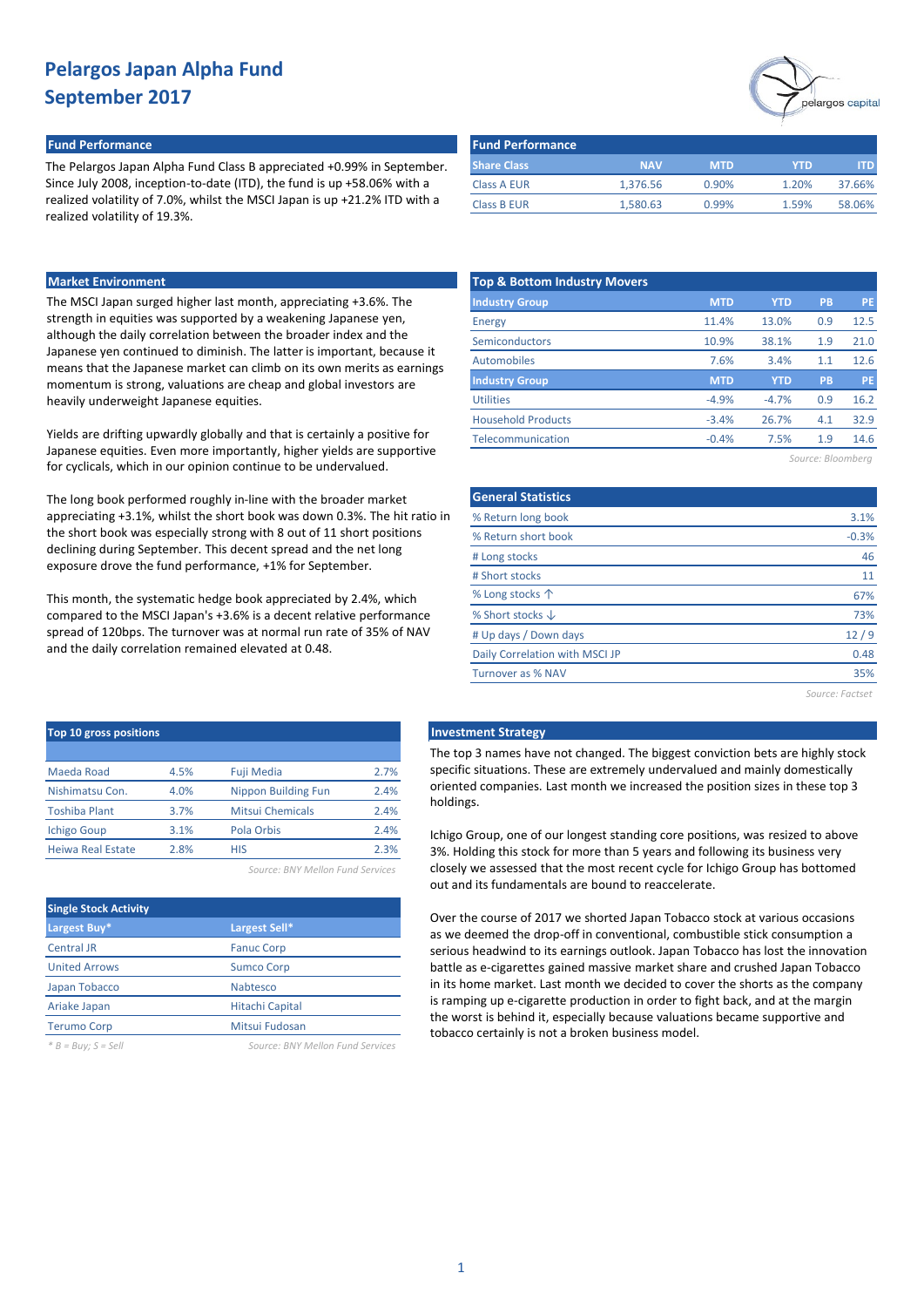

#### **Investment Strategy**

The winners were plentiful last month and the losers were contained to just one position losing 0.2%.

Without any major news the share price of Nishimatsu Construction recovered and started to re-accelerate. The investment thesis for this stock has been outlined many times before; the fundamentals remain strong and the valuation stupidly inexpensive.

The same goes for Maeda Road Construction. The stock experienced some profit taking during the summer months and strongly re-accelerated without much news in September and closed the month at new 2017 highs.

Ichigo Group had a bad start to the year with a drawdown of 30% in the first quarter, over the next 6 months the stock stabilized and with fundamentals bottoming out we aggressively increased position size and captured the 6.8% move in September.

H.I.S. had a bit of a pull-back in September which we related to negative sentiment around travel activity as geopolitical risk and typhoon disruption put a bit of pressure on the stock price.

With regards to sector exposure, our bottom-up process resulted in a close-to-maximum long exposure in Industrials of 24%.

| <b>Top Gainers &amp; Losers</b> |        |                        |   |               |
|---------------------------------|--------|------------------------|---|---------------|
| <b>Gainers</b>                  | $CTR*$ | <b>Losers</b>          |   | ${\sf CTR}^*$ |
| <b>Nishimatsu Const</b>         | 0.4%   | H I S                  |   | $-0.2%$       |
| <b>Maeda Road Const</b>         | 0.4%   | <b>Hitachi Capital</b> | S | $-0.1%$       |
| <b>Nichirin</b>                 | 0.4%   | Pola Orbis             |   | $-0.1%$       |
| <b>Toshiba Machine</b>          | 0.3%   | <b>IDOM</b>            |   | $-0.1%$       |
| <b>Ichigo Group</b>             | 0.3%   | <b>Terumo Corp</b>     |   | $-0.1%$       |

*\*CTR = Contribution Source: Factset*







### **Value Factor Performance\* Style Performance**

On a daily basis, we track a number of style factors through our proprietary quant model. This helps us to detect dislocation within the market. In addition, it helps our understanding of style trends and investor's behavior in Japan.

Surprisingly the value rally accelerated in September. With a lack of stock specific news after the earnings season and limited macro flows the market behaved rather systematic.

Our proprietary model performed well in September although intra-month style factor volatility has picked up significantly.

The value factor, which is an important benchmark for our stock-picking capability, performed well +1.68%, however most of the contribution occurred in the last third of the month. Price-to-Earnings (P/E) and Price-to-Book (P/B) performed best. In addition, 12-month price momentum performed well again. Value and price momentum being positively correlated is the exception and bodes well for future returns.

The weighted average P/B of the long book was 1.5x compared to 1.9x for the short book. Price momentum exposure continued to be very high. On a 9-month basis, the long book's price momentum was +24% and the short book's price momentum was down -1%.

The P/E of the long book increased from last month's 16.7x to 16.8x which compares to 23.3x for the short book. The EV/EBITDA of the long book stood at 8.2 x compared to 10.6x for the short book. The dividend yield of the long book is 2.3% and 1.9% for the short book.

The CFROI's in the long book are higher by 0.8% despite the fact that our long holdings are almost debt free and the cash-to-market value amounts to 35%.



1 2 3 4 5 Percentage Average Daily Return Per Quintile [12 month rolling]

*Source: Factset\**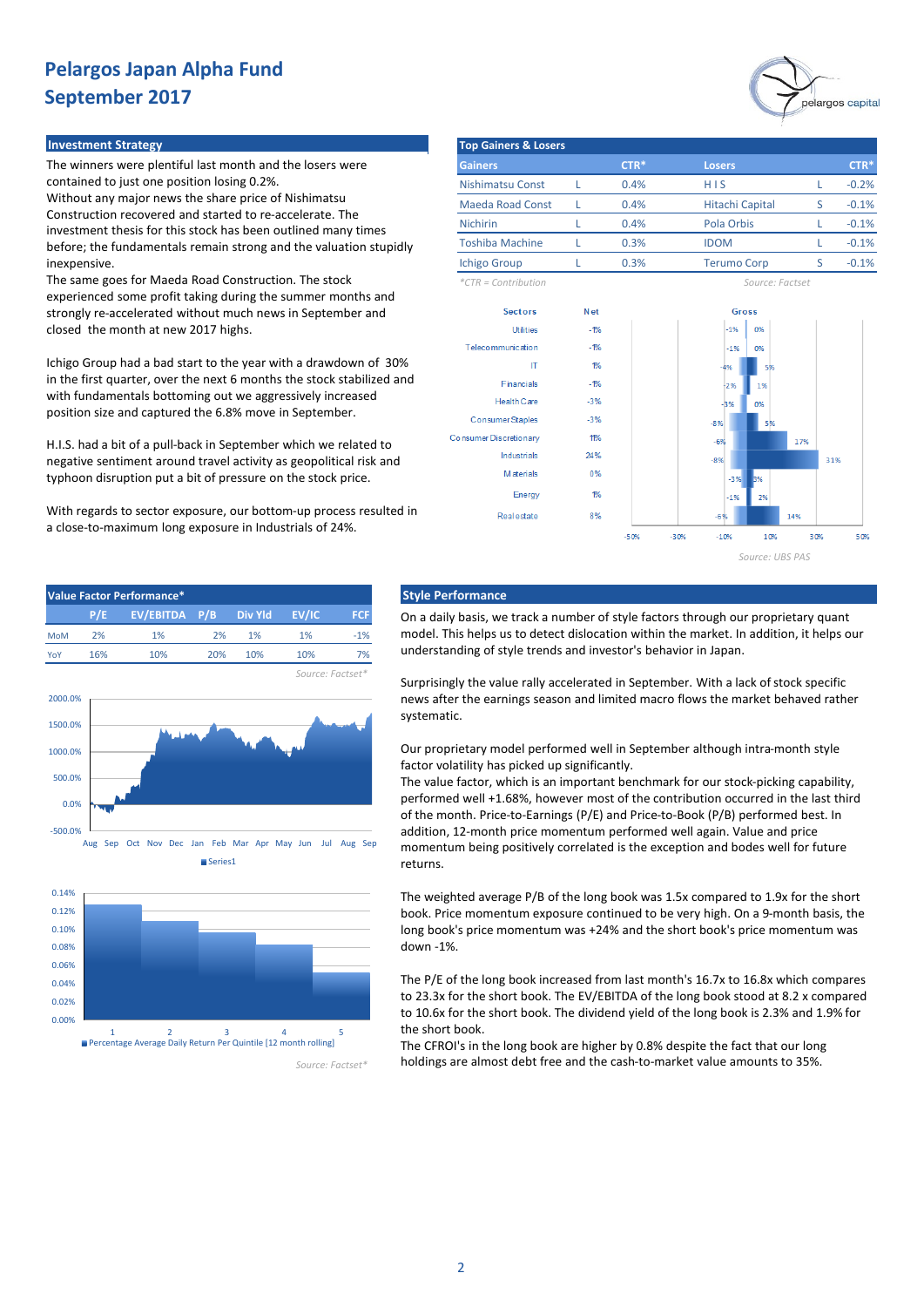### **Risk Measurement and Management**

The chart below shows the rolling 12-month net and gross exposure as 10 (trading) days moving averages.

From April into mid-summer we increased the risk budget as our style was rewarded and with that, net as well as gross exposure expanded. With some volatility during August, several larger long positions hit stop loss and we temporarily took off some risk which we re-introduced once our momentum tools and model were supportive again.

The ex-ante beta stood at 0.32 with an ex-ante volatility of 4.8%. This number is not a good reflection of underlying risk as risk premia globally are extremely depressed. Even the long term volatility measure stands at just 5.8%, which seems a more adequate representation of risk taken in a more adverse environment.



|                        |       | $\tau$          |
|------------------------|-------|-----------------|
| <b>Fund Overview</b>   |       |                 |
|                        | Long  | <b>Short</b>    |
| Price to Earnings (PE) | 16.8  | 23.3            |
| <b>EV/EBITDA</b>       | 8.2   | 10.6            |
| Price to Book (PB)     | 1.5   | 1.9             |
| <b>Dividend Yield</b>  | 2.3   | 1.9             |
| EV/IC                  | 1.1   | 1.5             |
| 1 month momentum       | 5.7   | $-0.4$          |
| 6 month momentum       | 10.5  | $-0.4$          |
| 9 month momentum       | 24.6  | $-1.1$          |
| Earnings momentum (1M) | 18.3  | 16.4            |
| Earnings momentum (3M) | 18.2  | 0.8             |
| <b>CFROI</b>           | 8.7%  | 7.9%            |
| Cash/MarketValue       | 35.3% | 16.0%           |
|                        |       | Source: Factset |
| <b>Style Exposure</b>  |       |                 |
|                        | Long  | <b>Short</b>    |
| <b>Beta</b>            | 0.99  | 0.90            |
| <b>Volatility</b>      | 9.9%  | 9.1%            |
| Debt-to-equity         | 0%    | 55%             |
|                        |       | Source: UBS PAS |
|                        |       |                 |

pelargos capital

| 5%<br>0%                               | <b>Risk Statistics Delta Adjusted</b>     |                       |
|----------------------------------------|-------------------------------------------|-----------------------|
| 1av<br>Jul<br>Aug<br><b>Jun</b><br>Sep | Volatility (ex-ante; 3 months daily data) | 4.8%                  |
| Exposure [L]                           | Volatility (ex-ante; 5yr monthly data)    | 5.8%                  |
| xposure [R]                            | Var (99%, 5 days)                         | 1.0%                  |
|                                        | Beta (ex-ante)                            | 0.32                  |
| Source: BNY Mellon Fund Services*      |                                           | Source: GS and Nomura |

## **Outlook**

The Japanese equity market has been lagging global developed markets and finally accelerated to catch-up with its stellar fundamentals. Over the past two months interest from global investors for Japanese equities has been gradually improving. Nevertheless, Japan in a relative context is still unliked and heavily underweighted. Global investors are most underweight since 2012 and only recently started to return to the Japanese market. So far in 2017 domestic institutions have bought equities and did so rather broad based, pushing mid- and small-caps to multi-decade highs. We are widely enthusiastic for the coming months. The demand/supply balance is rather favorable and with valuations being inexpensive and earnings momentum rather healthy we are looking forward to a strong earnings season and lots of buyback announcements. Those buybacks will be "oil on fire" as the outstanding stock of available shares rapidly shrinks in an environment of increased demand.

Even better, the shorts are contributing as well, too much momentum money was hiding in the expensive defensives and over the past few months that space was decisively underperforming and will likely continue to do so. Another feature that makes us enthusiastic in the short-term is the fact that statistically value as a style tends to perform very well in the November to April time frame. The origin and causality of that seasonality is debatable but nevertheless highly significant, and ties in perfectly to the global macro situation. With the US central bank on a trajectory of normalization, longer dated bond yields are in the process of re-pricing higher as US demand diminishes and supply from the fiscal side most likely will increase. That is and will be the most important driver for a continuation of the Japanese equity market higher. Japanese equities are in the process of transitioning out of a deflationary environment and continue to be highly correlated with inflation proxies such as US government yields.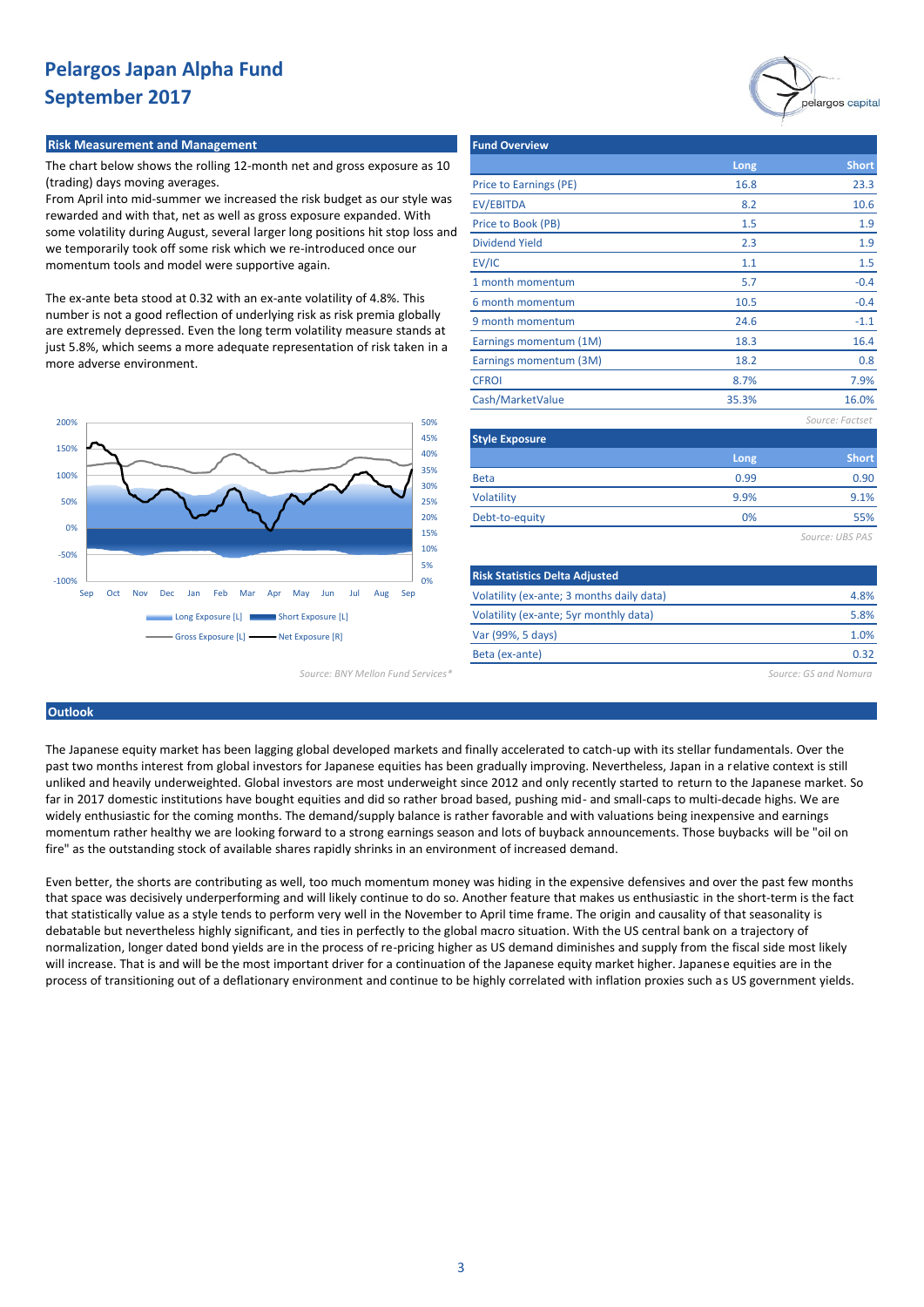

2.75% 6.46%

1.59% 2.07% 6.36% -6.52% 20.57% 10.95% -4.48% 9.67%

| <b>Historic Fund Performance (Monthly)</b> |          |            |          |          |            |          |          |            |          |            |            |          |
|--------------------------------------------|----------|------------|----------|----------|------------|----------|----------|------------|----------|------------|------------|----------|
| <b>Jan</b>                                 | Feb      | <b>Mar</b> | Apr      | May      | <b>Jun</b> | Jul      | Aug      | <b>Sep</b> | Oct      | <b>Nov</b> | <b>Dec</b> |          |
|                                            |          |            |          |          |            |          |          |            |          |            |            |          |
| 0.49%                                      | $-0.93%$ | $-1.67%$   | $-0.61%$ | 0.19%    | 1.28%      | 1.17%    | 0.42%    | 0.90%      |          |            |            | 1.20%    |
| 1.35%                                      | 0.88%    | 1.08%      | $-0.18%$ | $-1.05%$ | $-4.52%$   | 2.08%    | $-1.09%$ | $-0.33%$   | 2.38%    | 0.99%      | 0.38%      | 1.78%    |
| $-1.28%$                                   | 4.85%    | $-0.32%$   | 3.21%    | 2.54%    | $-1.63%$   | $-3.07%$ | $-3.05%$ | 2.42%      | 1.83%    | 2.16%      | $-1.62%$   | 5.81%    |
| $-3.21%$                                   | $-0.64%$ | $-0.59%$   | $-1.03%$ | $-2.28%$ | 1.40%      | 0.19%    | $-0.64%$ | 2.01%      | $-1.94%$ | $-1.28%$   | 0.92%      | $-6.99%$ |
| 4.99%                                      | $-0.58%$ | 6.55%      | 6.10%    | $-1.05%$ | $-0.78%$   | 0.26%    | $-0.91%$ | 1.08%      | $-0.79%$ | 1.35%      | 1.61%      | 18.86%   |
| $-1.43%$                                   | 3.77%    | 1.31%      | $-1.26%$ | $-3.88%$ | 1.72%      | 0.79%    | 0.89%    | 1.28%      | 0.54%    | 2.53%      | 3.78%      | 10.24%   |
| 0.84%                                      | $-0.06%$ | $-1.56%$   | 0.10%    | $-0.19%$ | 0.38%      | $-0.01%$ | $-3.68%$ | 0.64%      | $-0.41%$ | $-2.64%$   | 1.64%      | $-4.96%$ |
| 0.65%                                      | $-0.25%$ | 3.27%      | 3.16%    | $-2.71%$ | $-1.27%$   | 1.12%    | $-0.39%$ | 0.82%      | 1.03%    | 1.28%      | 1.75%      | 8.66%    |
| 0.35%                                      | 1.62%    | $-0.76%$   | $-0.71%$ | 0.98%    | 1.03%      | $-1.84%$ | 2.07%    | $-1.61%$   | $-0.40%$ | $-3.37%$   | 3.19%      | 0.36%    |
|                                            |          |            |          |          |            |          |          |            |          |            |            |          |

| <b>Class B EUR</b> |          |          |          |          |          |          |          |          |          |          |          |          |
|--------------------|----------|----------|----------|----------|----------|----------|----------|----------|----------|----------|----------|----------|
| 2017               | 0.56%    | $-0.92%$ | $-1.63%$ | $-0.57%$ | 0.23%    | 1.32%    | 1.18%    | 0.46%    | 0.99%    |          |          |          |
| 2016               | 1.27%    | 0.92%    | 1.18%    | $-0.16%$ | $-1.08%$ | $-4.33%$ | 2.12%    | $-1.05%$ | $-0.29%$ | 2.38%    | 0.88%    | 0.39%    |
| 2015               | $-1.24%$ | 4.89%    | $-0.27%$ | 3.25%    | 2.57%    | $-1.67%$ | $-2.94%$ | $-3.01%$ | 2.46%    | 1.88%    | 2.06%    | $-1.42%$ |
| 2014               | $-3.16%$ | $-0.60%$ | $-0.56%$ | $-0.99%$ | $-2.24%$ | 1.44%    | 0.23%    | $-0.60%$ | 2.06%    | $-1.89%$ | $-1.24%$ | 0.96%    |
| 2013               | 5.35%    | $-0.58%$ | 6.98%    | 6.48%    | $-1.07%$ | $-0.78%$ | 0.31%    | $-0.92%$ | 1.18%    | $-0.80%$ | 1.46%    | 1.73%    |
| 2012               | $-1.38%$ | 3.81%    | 1.35%    | $-1.21%$ | $-3.83%$ | 1.76%    | 0.84%    | 0.93%    | 1.32%    | 0.58%    | 2.50%    | 4.06%    |
| 2011               | 0.93%    | $-0.03%$ | $-1.55%$ | 0.14%    | $-0.14%$ | 0.42%    | 0.03%    | $-3.63%$ | 0.69%    | $-0.38%$ | $-2.60%$ | 1.68%    |
| 2010               | 0.73%    | $-0.23%$ | 3.52%    | 3.39%    | $-2.83%$ | $-1.31%$ | 1.23%    | $-0.37%$ | 0.91%    | 1.13%    | 1.40%    | 1.89%    |
| 2009               | 2.07%    | 1.67%    | $-0.73%$ | $-0.67%$ | 1.34%    | 1.13%    | $-1.93%$ | 2.24%    | $-1.68%$ | $-0.39%$ | $-2.99%$ | 2.84%    |
| 2008               |          |          |          |          |          |          | 0.96%    | $-1.35%$ | 1.40%    | 3.44%    | 0.52%    | 1.39%    |

**Legal Status** FGR (fund for joint account) **Fund Size in USD Fiscal Status** VBI (tax exempt) **Dividend Policy** Reinvestment

**Firm AUM in USD Performance Fee Class B** 15% subject to High Watermark

Portfolio Managers **Service Providers** Service Providers

**Investment Objective**

Contact Details WTC The Hague, Tower E 7th floor Prinses Margrietplantsoen 43 2595 AM, The Hague The Netherlands +31 (70) 7568030 [www.pelargoscapital.com](http://www.pelargoscapital.com/)

**Investment Manager Pelargos Capital <b>Fund Size in EUR** July 2008 January 2009

> € 235,991,532 \$279,034,079

**Investment Strategy Equity Long/Short Title Holder Title Holder** SGG Netherlands N.V. **Investment Style Depositary Depositary Depositary Bank of New York Mellon** Capital appreciation through investing in long/short positions in Japanese securities

Fund Facts Fund Facts

**Base Currency <b>EUR** EUR **EUR EUR Minimum Subscription Class A** EUR 10,000 **ISIN Class A EUR EUR EUR 10,000 MINIMUM MINIMUM MINIMUM MINIMUM Class B EUR** 10,000 **ISIN Class B EUR ISIN Class B EUR ISIN Class B EUR NL0001118015 Dealing Day Dealing Day First business day of each month Inception Date Class A EUR Subscription Subscription** Any dealing day, 3 business days notice **Inception Date Class B EUR In the Class B EUR Inception** 15 business days notice **Management Fee Class A** Company Facts **Management Fee Class B** Firm AUM in EUR **€ 235,991,532 Performance Fee Class A** 20% subject to High Watermark **Participations Outstanding Class A Participations Outstanding Class B**

€ 97,316,066 236 56,173 \$115,065,565 1.5% 1.0%

Richard Dingemans **Prime Brokers** UBS AG, Goldman Sachs International Michael Kretschmer **Administrator** BNY Mellon Fund Services Accountant **Accountant** PricewaterhouseCoopers Fund Description **Legal** De Brauw Blackstone Westbroek N.V.